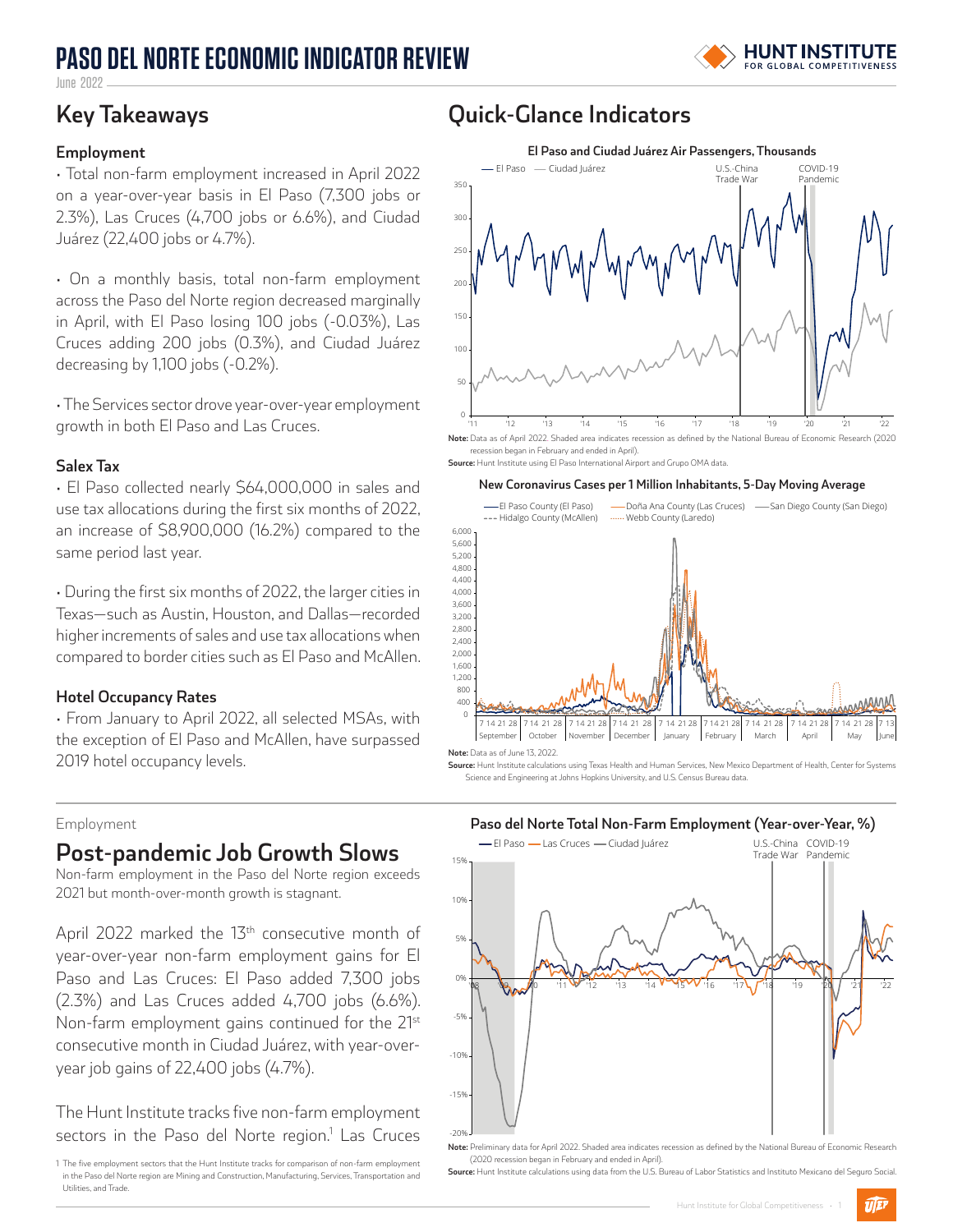# **PASO DEL NORTE ECONOMIC INDICATOR REVIEW**

June 2022 -

and Ciudad Juárez added jobs in each of the five sectors in a year-over-year comparison for April 2022. In this comparison, jobs in El Paso increased in all but one sector. The services sector drove job growth for both El Paso and Las Cruces in this comparison, while the Manufacturing sector drove the growth in Ciudad Juárez. In El Paso the Manufacturing sector grew by 900 jobs (5.5%), the Transportation and Utilities sector by 600 jobs (3.6%), the Trade sector by 2,000 jobs (4.0%), and the Services sector by 4,500 jobs (2.1%). However, the Mining and Construction sector in El Paso decreased by 700 jobs (-3.8%). In Las Cruces, non-farm employment increased in the Services sector by 3,900 jobs (7.3%), the Trade sector by 200 jobs (2.3%), the Transportation and Utilities sector by 200 jobs (8.7%), the Manufacturing sector by 100 jobs (3.4%), and in the Mining and Construction sector by 300 jobs (8.1%). Ciudad Juárez recorded increases in the Trade sector with 2,800 jobs (5.7%), the Manufacturing sector with 15,300 jobs (4.7%), the Mining and Construction sector with 2,100 jobs (14.7%), the Transportation and Utilities sector with 1,500 jobs (6.0%), and the Services sector with 800 jobs (1.2%).

#### **Paso del Norte Total Non-Farm Employment by Sector, April 2022 (Year-over-Year)**



rounded to the nearest hundred.

**Source:** Hunt Institute calculations using data from the U.S. Bureau of Labor Statistics and Instituto Mexicano del Seguro Social.

Total non-farm employment in the Paso del Norte region barely changed in April on a month-over-month basis:

El Paso lost 100 jobs (-0.03%), Las Cruces added 200 jobs (0.3%), and Ciudad Juárez decreased by 1,100 jobs (-0.2%).

El Paso's non-farm employment gains in a month-overmonth comparison occurred in two of the five sectors. The city's Mining sector gained 100 jobs (0.6%) while the Services sector added 300 jobs (0.1%). El Paso lost jobs in the other employment sectors: Trade by 200 jobs (-0.4%), Transportation and Utilities by 200 jobs (-1.1%), and Manufacturing by 100 jobs (-0.6%). Las Cruces exhibited job growth in only one sector on a monthly basis: the Services sector grew by 300 jobs (0.5%). Meanwhile the Trade sector decreased by 100 jobs (-1.1%), while the Manufacturing, Transportation and Utilities, and Mining and Construction sectors stagnated. Ciudad Juárez also recorded relative job gains in one of the key sectors in April 2022 on a monthly basis: the Transportation and Utilities sector added 150 jobs (0.6%). In contrast, the Manufacturing sector decreased by 700 jobs (-0.2%), the Services sector lost 500 jobs (-0.7%), and the Mining and Construction sector shrank by 100 jobs (-0.9%). Meanwhile, the Trade sector remained stagnant.

### Sales Tax

### **Sales Tax Collections in El Paso Surge**

In a comparison of selected Texas cities, sales tax collections for the first half of 2022 exceeded the same period in 2021.<sup>2</sup>

The cities in this comparison collectively registered an increase of \$190,500,000 (18.0%) in sales and use tax allocations during the first six months of 2022 compared to the previous year. During this period, the larger cities in Texas—such as Austin, Houston, and Dallas—recorded relatively higher increases of sales and use tax allocations when compared to border cities such as El Paso and McAllen.

Austin had the largest relative increase in sales and use tax allocations during the first six months of 2022 with an increase of \$33,200,000 (26.1%) while San Antonio was second with an increase of \$34,800,000 (17.7%). El Paso collected nearly \$64,000,000 in sales and use tax allocations, an increase of \$8,900,000 (16.2%) compared to the same period last year. McAllen and Laredo recorded similar relative increases of \$6,400,000 (16.1%) and \$4,100,000 (16.9%), respectively.

 $\widehat{U|E^p}$ 

<sup>2</sup> The Hunt Institute sales tax comparison includes the cities of El Paso, McAllen, Laredo, Houston, San Antonio, Dallas, Austin, and Fort Worth.